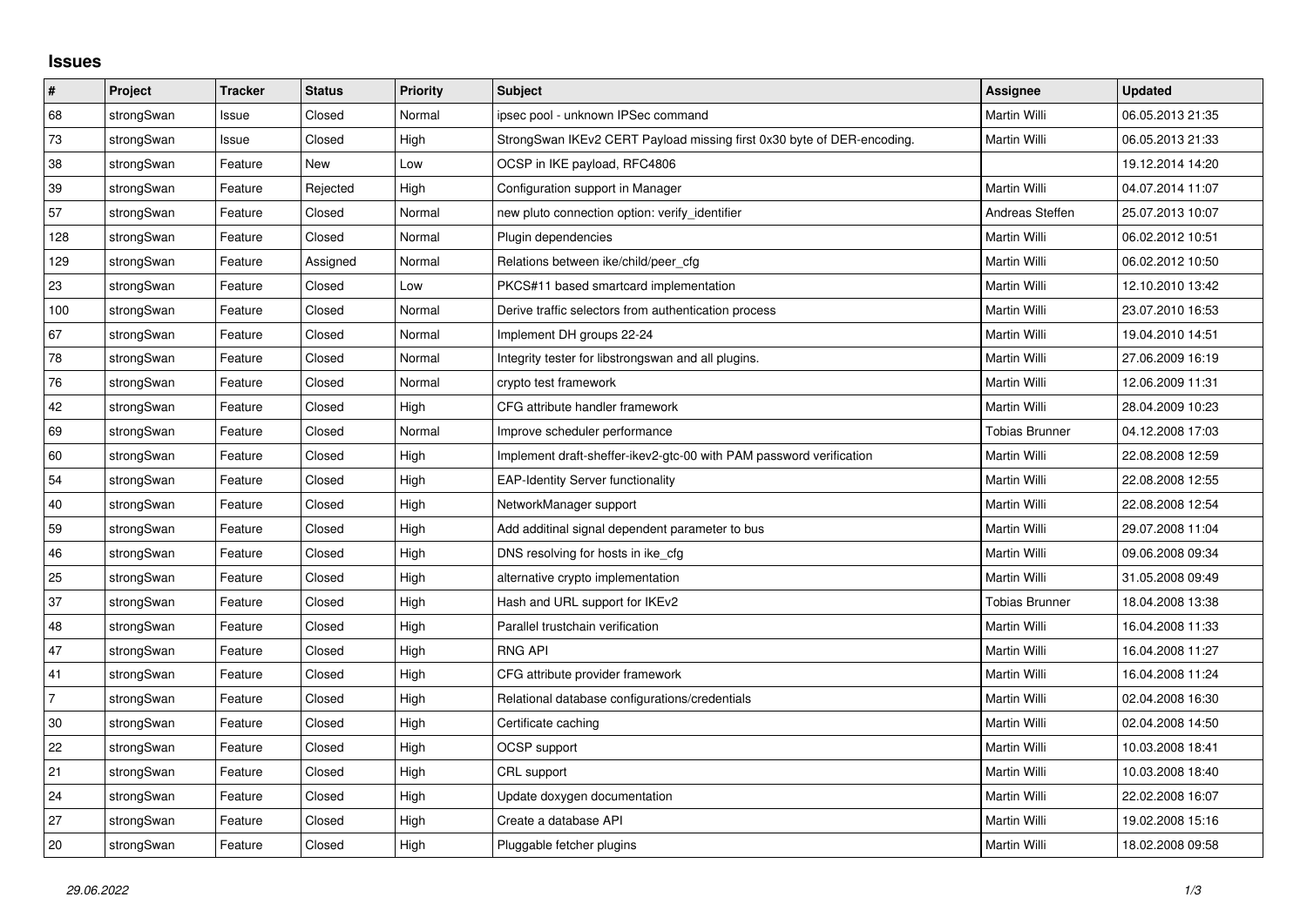| $\vert$ #    | Project    | <b>Tracker</b> | <b>Status</b> | Priority | <b>Subject</b>                                                          | <b>Assignee</b>       | <b>Updated</b>   |
|--------------|------------|----------------|---------------|----------|-------------------------------------------------------------------------|-----------------------|------------------|
| 16           | strongSwan | Feature        | Closed        | High     | Generic plugin architecture                                             | Martin Willi          | 15.02.2008 09:37 |
| 13           | strongSwan | Feature        | Closed        | High     | Implement a modular credential framework                                | Martin Willi          | 15.02.2008 09:36 |
| $17$         | strongSwan | Feature        | Closed        | High     | Pluggable crypto modules                                                | <b>Martin Willi</b>   | 15.02.2008 09:36 |
| 19           | strongSwan | Feature        | Closed        | High     | Include EAP-MD5 into trunk                                              | Martin Willi          | 13.12.2007 09:48 |
| 18           | strongSwan | Feature        | Closed        | High     | Merge EAP-AKA module into trunk                                         | Martin Willi          | 13.12.2007 09:47 |
| 15           | strongSwan | Feature        | Closed        | High     | Implement rauthentication using RFC4478                                 | Martin Willi          | 30.11.2007 14:55 |
| 14           | strongSwan | Feature        | Closed        | High     | Initiate/Terminate IKE_SAs                                              | Martin Willi          | 13.11.2007 14:04 |
| 6            | strongSwan | Feature        | Closed        | High     | XML based configuration interface: Control                              | Martin Willi          | 13.11.2007 14:04 |
| $\sqrt{2}$   | strongSwan | Feature        | Closed        | High     | Complete MOBIKE support                                                 | Martin Willi          | 31.10.2007 10:30 |
| $\sqrt{5}$   | strongSwan | Feature        | Closed        | High     | XML based configuration interface: Status query                         | Martin Willi          | 07.08.2007 08:49 |
| 4            | strongSwan | Feature        | Closed        | High     | XML based configuration interface: Infrastructure                       | Martin Willi          | 02.07.2007 16:30 |
| $\mathbf{1}$ | strongSwan | Feature        | Closed        | High     | Partial MOBIKE implementation                                           | Martin Willi          | 02.07.2007 16:14 |
| 3            | strongSwan | Feature        | Closed        | High     | refactoring of thread management                                        | <b>Martin Willi</b>   | 29.06.2007 14:49 |
| 61           | strongSwan | Bug            | Closed        | High     | When recovering from DPD, firewall rules aren't added as necessary      | Andreas Steffen       | 06.05.2013 21:43 |
| 214          | strongSwan | <b>Bug</b>     | Closed        | Normal   | OS X lacks sem_timedwait                                                | Martin Willi          | 20.08.2012 17:22 |
| 55           | strongSwan | Bug            | Closed        | High     | Implement SHA512/384/256 HMAC with proper truncation in kernel          | <b>Martin Willi</b>   | 03.12.2009 11:41 |
| 79           | strongSwan | <b>Bug</b>     | Closed        | High     | Windows 7 sometimes fails to verify RSA signatures done by gcrypt       | Martin Willi          | 30.06.2009 12:22 |
| 71           | strongSwan | <b>Bug</b>     | Closed        | High     | Improved Acquire handling                                               | Martin Willi          | 20.05.2009 11:54 |
| 49           | strongSwan | Bug            | Closed        | High     | starter log directly to terminal                                        | Martin Willi          | 30.04.2009 10:18 |
| 70           | strongSwan | Bug            | Closed        | High     | IP <sub>v6</sub>                                                        | Andreas Steffen       | 21.02.2009 11:09 |
| 66           | strongSwan | <b>Bug</b>     | Closed        | Normal   | patch for alignment buffer on xscale ARM processor                      | Martin Willi          | 14.11.2008 15:35 |
| 62           | strongSwan | <b>Bug</b>     | Closed        | Normal   | ikev2 missing rekeying support not recognised                           | Martin Willi          | 14.11.2008 15:17 |
| 56           | strongSwan | <b>Bug</b>     | Closed        | High     | New interface for EAP-SIM backend                                       | Martin Willi          | 24.10.2008 10:23 |
| 64           | strongSwan | <b>Bug</b>     | Closed        | High     | MOBIKE with changed NAT mappings                                        | Martin Willi          | 08.10.2008 14:21 |
| 65           | strongSwan | <b>Bug</b>     | Closed        | High     | Many UML tests fail                                                     | Andreas Steffen       | 07.10.2008 07:09 |
| 63           | strongSwan | <b>Bug</b>     | Closed        | Low      | _' missing in testing/testing.conf                                      | <b>Martin Willi</b>   | 30.09.2008 14:49 |
| 51           | strongSwan | <b>Bug</b>     | Closed        | Urgent   | fips_signer should not chek for \$(PREFIX)/libexec/ipsec/ at build time | Andreas Steffen       | 19.08.2008 21:10 |
| 58           | strongSwan | Bug            | Closed        | Normal   | Please fix bashism in /src/ipsec/ipsec.in                               | Martin Willi          | 16.07.2008 09:08 |
| 52           | strongSwan | Bug            | Closed        | High     | Migrate ESP sequence number in update sa                                | <b>Tobias Brunner</b> | 25.06.2008 08:40 |
| 53           | strongSwan | Bug            | Closed        | Normal   | Printf handler for proposal_t                                           | Martin Willi          | 12.06.2008 14:23 |
| 50           | strongSwan | <b>Bug</b>     | Closed        | High     | plutostderrlog option missing                                           | Martin Willi          | 11.05.2008 10:10 |
| 44           | strongSwan | Bug            | Closed        | Normal   | multiple copies of ca certificate in cache                              |                       | 07.04.2008 10:51 |
| 43           | strongSwan | Bug            | Closed        | High     | missing certificate_identity in SQL database causes segfault            | Martin Willi          | 07.04.2008 10:08 |